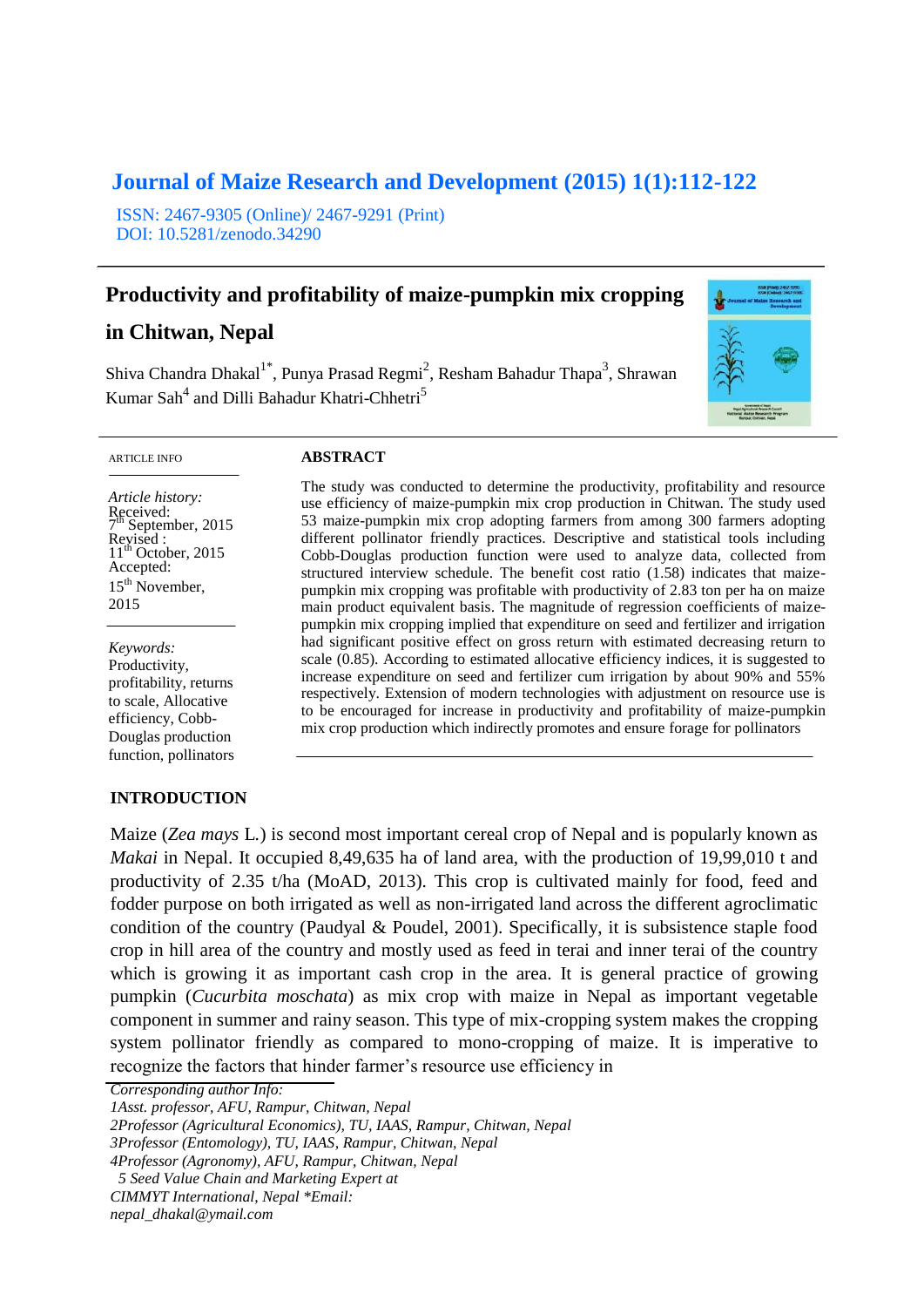maize-pumpkin mix cropping production and further quantify the extent to which the resources are to be adjusted for optimum economic advantage. Area under maize in Chitwan in 2013 was 29400 ha and productivity was 3.4 t/ha (DADO, 2014). Honeybees and other natural pollinators visit on very attractive flowers of pumpkin and ultimately results into cross pollination. If maize only is grown in monocropping system, then it avoids visit of honey bees. Growing pumpkin mixed with maize provides foraging space for bees which is not possible in monocrop of maize. Honeybees are natural pollinators of plants throughout their natural range. The main significance of honey bee keeping is pollination with honey and wax as products of secondary value (Verma, 1990). Pollination is a critical link in the functioning of ecosystems and it is essential for the production of a wide range of crops. Several studies have shown that pollination makes a very significant contribution to the agricultural production of a broad range of crops, in particulars fruits, vegetables, fiber crops and nuts (Gordon & Davis, 2003). Crop pollination services are being hampered by a decline in the number and diversity of pollinator populations throughout the Hindu Kush Himalayan region (Partap *et al*., 2001). Pollinator loss in Chitwan has been attributed to habitat loss resulting from misuse of fertilizers and pesticides, reluctant in beekeeping, deforestation, loss of natural vegetation, increased commercial agriculture, use of high yielding varieties, monocropping and; many other abiotic and biotic factors (Devkota, 2013). Pollinator friendly practices are those which increase forage for pollinators through mixed crop types over a growing season, planting crop with long flowering period, growing crop with mass flowering, mixed crop types with at least one pollinator attractant crop, greater crop genetic diversity, patches of non crop vegetation, shade tree cultivation, strip cropping, conservation of grass lands etc. Secondly, practices for reducing use of chemicals like selective weeding to conserve weed for pollinators, organic farming, use of less toxic chemicals and less use of inorganic fertilizers are also pollinator friendly practices. The third category of pollinator friendly practices is managing for bee nest sites through no till agriculture, hand tillage, leaving dead trees and fallen branches undisturbed, avoidance of flood irrigation etc. The fourth category of pollinator friendly practices is use of managed pollinators through beekeeping and introducing nesting sites for bee pollinators (FAO, 2008). The present maizepumpkin mix crop production practice under study could be treated as one of the important pollinator friendly practices as it has incorporated pollinator friendly cucurbit crop with extended flowering period and good forage for bees and other natural pollinators. Maizepumpkin growing in mix crop pattern is traditional practice and the district is popular for maize production in all three crop production seasons. Maize-pumpkin mix crop production used in the study is for summer season maize production. The supply of maize is maintained through import at the huge cost of foreign exchange to meet the growing demand of maize in domestic market. While making production decision, farmers consider costs of production and yield which ultimately affect rate of adoption and sustainability of any crop. So, profitability study on maize-pumpkin mix crop production is expected to reveal valuable information relating to farms and farmers practicing this system of mix crop production. Resources used in any production activity are regarded as the inputs that drive the production process. A resource is said to be efficiently utilized when it is put to the best use possible and at minimum cost allowable. For this better and improved technologies could be helpful but, it is very essential to analyze whether farmers are making rational use of available resources. Farmers might use the resources rationally but not at the economic optimum level, which is mainly due to inadequate knowledge on resource optimization. As the aim of every agribusiness firm is to maximize profit whiles minimizing cost, it is pertinent to determine the efficiency of resource use. Furthermore, future of maize production in general and maize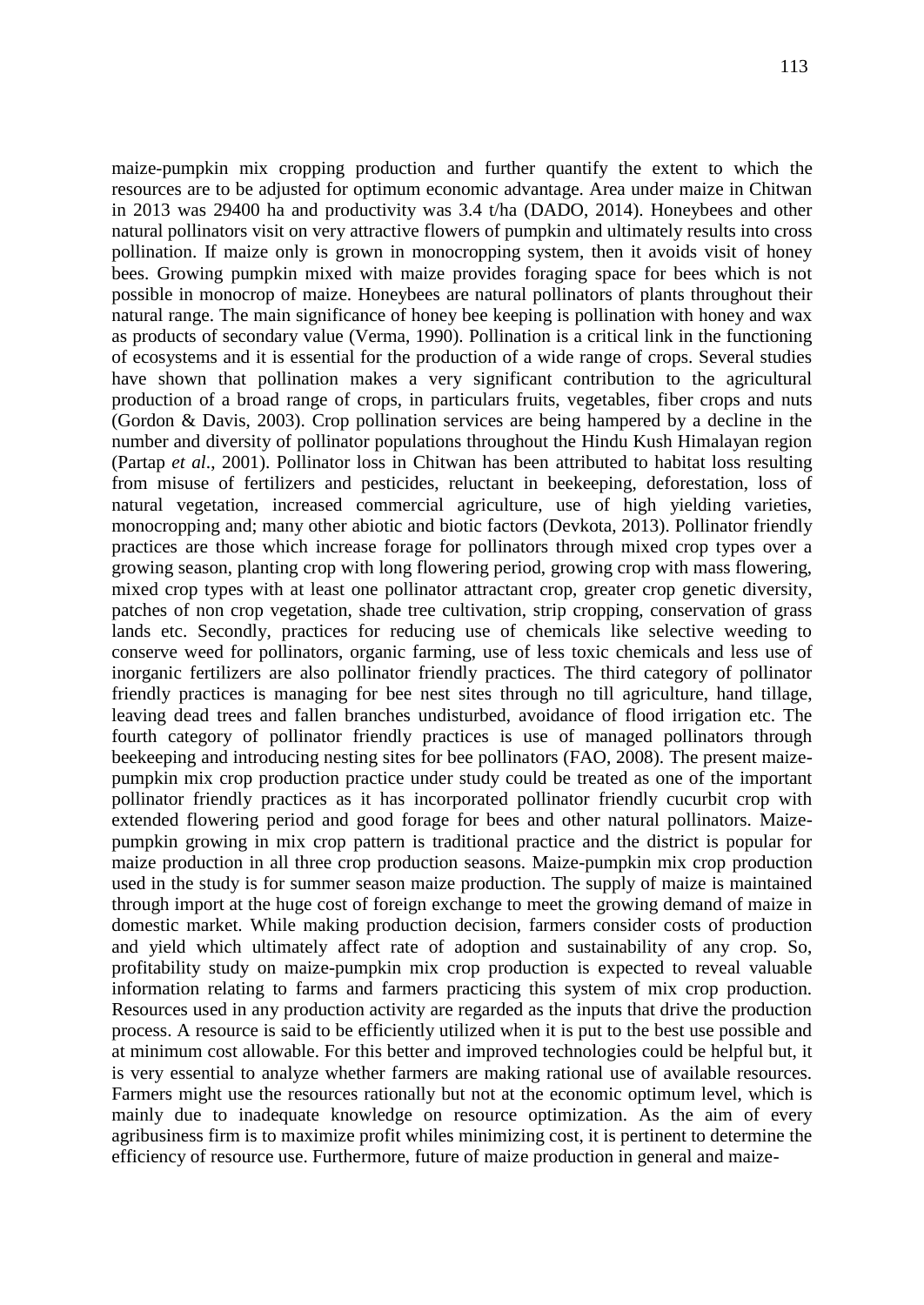pumpkin mix crop production in particular in the study area depends very much on the awareness of its profitability and resources use efficiency in the context of growing competitive crops in summer season, specially with vegetable crops. Keeping this in view the study was undertaken to determine profitability and resource use efficiency of maizepumpkin mix crop production for the promotion of livelihood of growers and forages for pollinators.

#### **METHODOLOGY**

The study was conducted at Chitwan district in Nepal where, Global Pollination Project (GPP-FAO) was successfully implemented for five years (2009-2014). Chitwan district is located in the central region of Nepal at geographical line of  $27^035'$  North to  $84^030'$  East Latitude and  $27^035$ ' North to  $84^030$ ' East Longitudes. The climatic situation of the district varies from sub-tropical to tropical giving favorable conditions for growing diverse crop species. Total area of the district is about 223839 ha, of which 25.3% is agricultural land (DADO, 2014). Six Village Development Committees (VDCs) namely Padampur and Jutpani from eastern Chitwan; Phulbari and Mangalpur from Central Chitwan; and Meghauli and Sukranagar from Western Chitwan were selected randomly. These VDCs were among the nine VDCs of GPP-FAO conducted in the district. Western and central parts of Chitwan are more popular in maize-pumpkin mix cropping. Two farmers' group formed under GPP for the promotion of pollination friendly practices, with size of twenty five members in each group were randomly selected from each VDC. Thus a total of 50 farmers from each VDC and 300 farmers in total were the number of farmers selected for study on different pollinator friendly agricultural practices adopting by farmers. These 300 farmers were studied for ten common pollinator friendly practices namely mustard production, buckwheat production, surface seeded mustard production, surface seeded buckwheat production, organic rice production, organic maize production, bitter gourd production, bee keeping, kitchen gardening and maizepumpkin mix cropping. Among 300 farmers selected under study on pollination friendly practices, 53 were maize-pumpkin mix crop growers. Primary data were collected with the use of structured interview schedule using face to face interview technique in April, 2014. After the collection of necessary information it was coded and entered in SPSS data entry sheet and analyzed by using STATA 12. Collected data were analyzed with descriptive and quantitative methods. The budgeting technique employed in the study was the gross farm income and gross margin. All variable inputs like human labor, tractor labor, seed, inorganic fertilizers, irrigation and organic manures were considered and valued at current market prices to calculate cost of production.

Total variable  $cost = Clabor + Ctractor$  and animal labour+ $Cseed + Ctert + Cirri + Cmanure$ Where,  $C_{\text{labor}} = \text{Cost}$  on human labor used (NRs./ha),  $C_{\text{tractor and animal labour}} = \text{Cost}$  on tractor labor and bullock lalor used (NRs./ha),  $C_{seed} = Cost$  on seed (NRs./ha),  $C_{fert} = Cost$  on inorganic chemical fertilizers (NRs./ha),  $C_{irri}$  =Cost on irrigation (NRs./ha) and  $C_{manure}$  = Cost on organic manures (NRs./ha)

Gross return was calculated by multiplying the total volume of outputs from maize-pumpkin mix cropping by the average price of maize and vegetable forms of pumpkin at harvesting period (Dillon & Hardaker, 1993). Thus gross return and productivity were calculated as maize product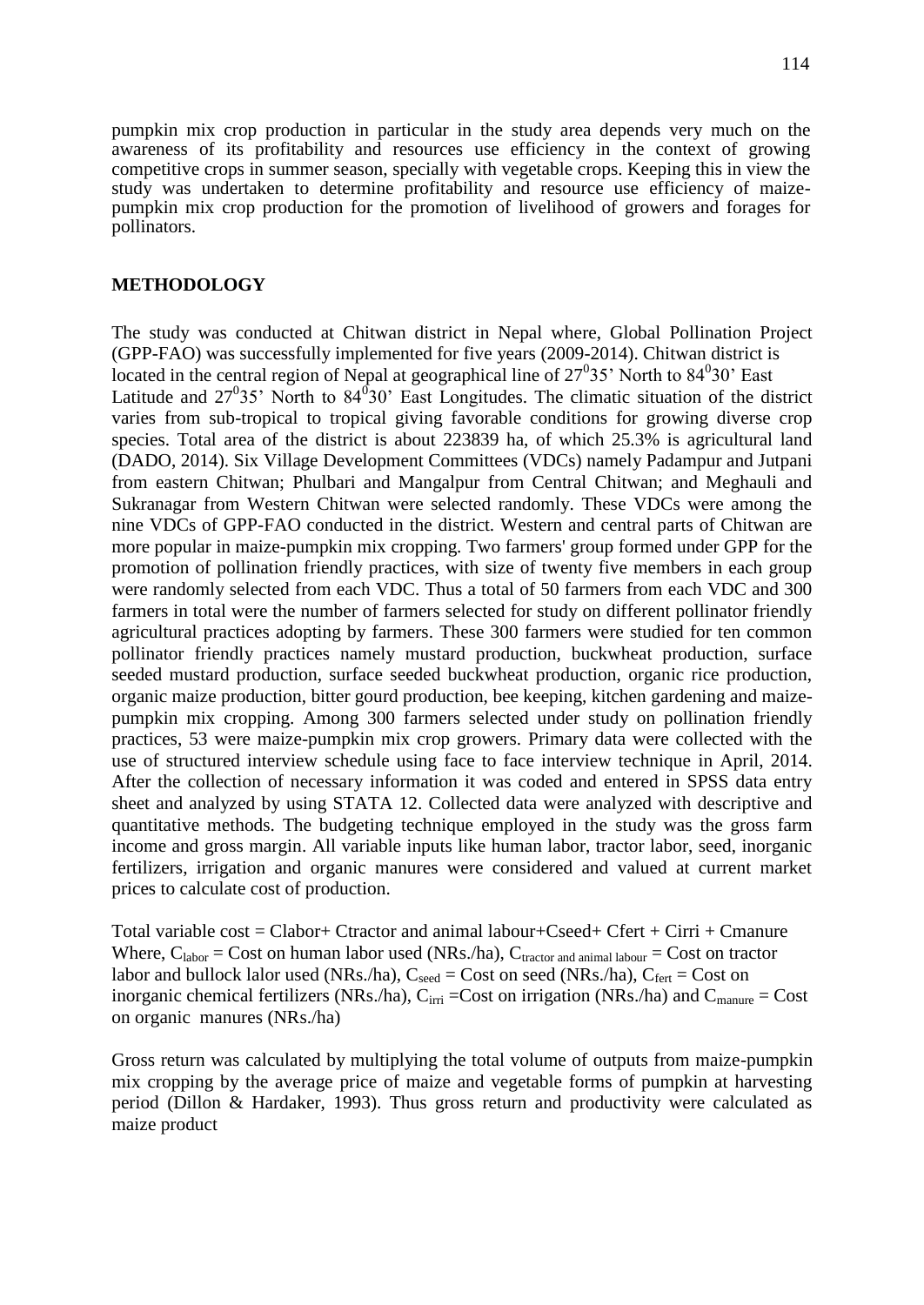equivalent by expressing the value of outputs from pumpkin in terms of maize product. Gross margin calculation was done to have an estimate of the difference between the gross return and variable costs. Gross margin was calculated by using the method as given by Olukosi *et al*. (2006) using following formula;

Gross Margin (NRs./ha) = Gross return (NRs./ha) - Total variable cost (NRs./ha)

Furthermore average cost per Kilogram of maize product equivalent was calculated as the ratio of total variable cost (NRs.) to total production (kg). Similarly average gross margin (NRs./kg) was calculated as the ratio of gross margin(NRs./ha) to productivity (kg/ha).

Benefit cost ratio is the quick and easiest method to determine the economic performance of a business. It is a relative measure, which is used to compare benefit per unit of cost. Undiscounted benefit cost ratio was estimated as a ratio of gross return and total variable cost. Thus, the benefit cost analysis was carried out by using formula;

> Gross return (NRs.)  $B/C$  ratio =  $\_\$

> > $(1)$  /= (.)

Total variable cost (NRs.)

Koutsoyiannis (1977) defined production function as a technical relationship between factor inputs and output. Cobb-Douglas type of production function was used to determine the contribution of different factors on production and to estimate the efficiency of the variable production inputs in maize-pumpkin mix crop production. It is most widely used multiplicative and non linear form of production function used in agricultural research and is convenient for the comparison of the partial elasticity coefficient (Prajneshu, 2008). The marginal productivity of factors, marginal rate of substitution and the efficiency of production can be calculated directly from parameters in Cobb-Douglas type of production function. Thus, Cobb-Douglas production function of the following form was fitted to

examine the resource productivity, efficiency and return to scale.

 $Y = aX_1^{b1} X_2^{b2} X_3^{b3} X_4^{b4} X_5^{b5} e^{u}$ 

Where, Y= Gross return (NRs./ha),  $X_1$ = Cost on human Labor (NRs./ha),  $X_2$ = Cost on tractor and bullock labor  $(NRs.ha)$ ,  $X3 = Cost$  on organic manures  $(NRs.ha)$ ,  $X4 = Cost$  on seed

(NRs./ha),  $X5=$  Cost on irrigation and fertilizers (NRs./ha), e=Base of natural logarithm,  $u =$ Random disturbance term, a=Constant, and b1, b2, ....., b5=Coefficients of respective variables.

The Cobb-Douglas production function in the form expressed above was linearised in to logarithmic function with a view of getting a form amenable to practical purposes using Ordinary Least Square (OLS) technique as expressed below;  $lnY = lna+b_1lnX_1+b_2lnX_2+b_3lnX_3+b_4lnX_4+u$ 

Where,  $ln=$  Natural logarithm, and  $u=$  Error term

For the calculation of return to scale on maize-pumpkin mix crop production, coefficients from Cobb-Douglas production function was used and calculated using formula;

Return to scale (RTS)= $\sum$ bi

Where,  $bi = Coefficient of i<sup>th</sup> explanatory variables.$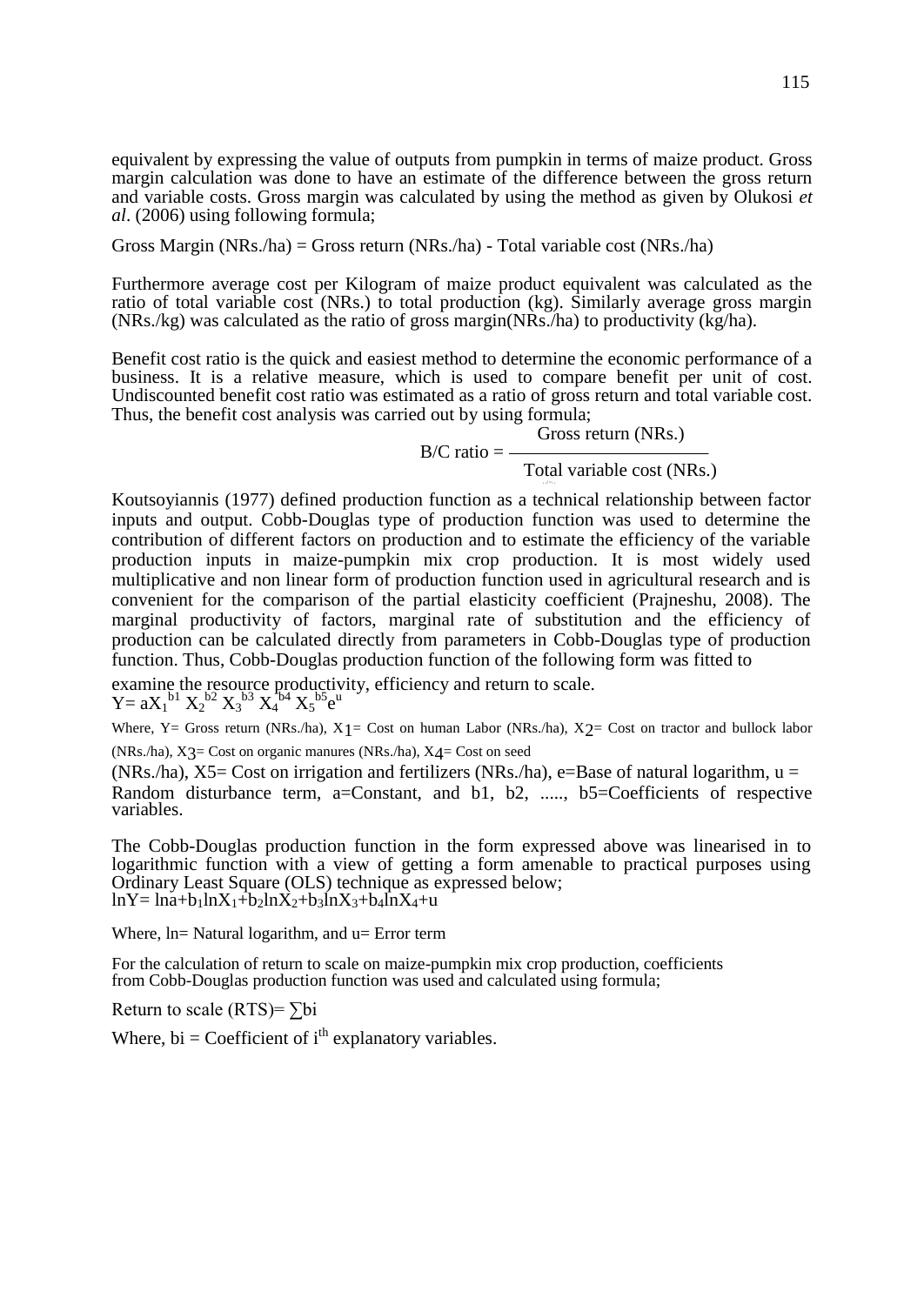Return to scale with value greater than unity represents increasing return to scale, value equal to unity represents constant return to scale and vale less than unity represents decreasing return to scale. The allocative efficiency of a resource used was determined by the ratio of Marginal Value Product (MVP) of variable input and the Marginal Factor Cost (MFC) for the input and tested for its equality to one i.e. (MVP/MFC)=1. Following Goni *et al*. (2007) the efficiency of resource use was calculated as;

r= MVP/MFC

Where,  $r=$  Efficiency ratio, MVP= Marginal value product of a variable input and MFC= Marginal factor cost.

The standard way to examine such efficiency is to compare MVP with the MFC of each variable input. If  $MFC_{Xi}$  divides  $MVP_{Xi}$ , the result will be equal to the value of  $MVP_{Xi}$ because MFC at all cases is equal to 1. As the MFC is price of input per unit, the MFCs of all the inputs will vary while calculating the ratio of MVP to MFC. However, the denominator will always be one, and therefore, the ratio will be equal to their respective MVP (Majumder *et al*., 2009). The marginal value productivity of a particular resource represents the additional to gross return in value term caused by an additional one unit of that resource, while other inputs are held constant. The most variable, perhaps the most useful estimate of MVP is obtained taking resources, as well as gross return at their geometric means (Dhawan & Bansal, 1977). Since all the variables of the model were measured in monetary term, the slope coefficients of the explanatory variables in the function represent the MVP, which was computed by multiplying the production coefficient (elasticity, in this particular case) of a given resource with the ratio of geometric mean value of output and input variables (Rabbani *et al*., 2013).

Therefore,  $MVP_{xi} = dy/dxi$ , which is the product of regression coefficient with ratio of geometric mean of gross return to the level of use of i<sup>th</sup> resource.

According to the conventional neo-classical test of economic efficiency, decision rule for resource use efficiency is that a efficiency ratio (r) equal to unity indicates the optimum use of that factor, the ratio more than unity indicates that gross return could be increased by using more of the resource and the ratio of less than unity indicates the excess use of resource which should be decreased to minimize the loss (Eze, 2003; Mbansor, 2002; Olayide & Heady, 1982; Okon, 2005).

Again, the relative percentage change in MVP of each resource required to obtain optimal resource allocation, i.e.  $r=1$  or MVP= MFC was estimated using the following equation below;

 $D=$  (1-MFC/MVP)  $\times$  100 Or, D=  $(1-1/r) \times 100$ 

Where, D= absolute value of percentage change in MVP of each resource and r = efficiency ratio (Mijindadi, 1980).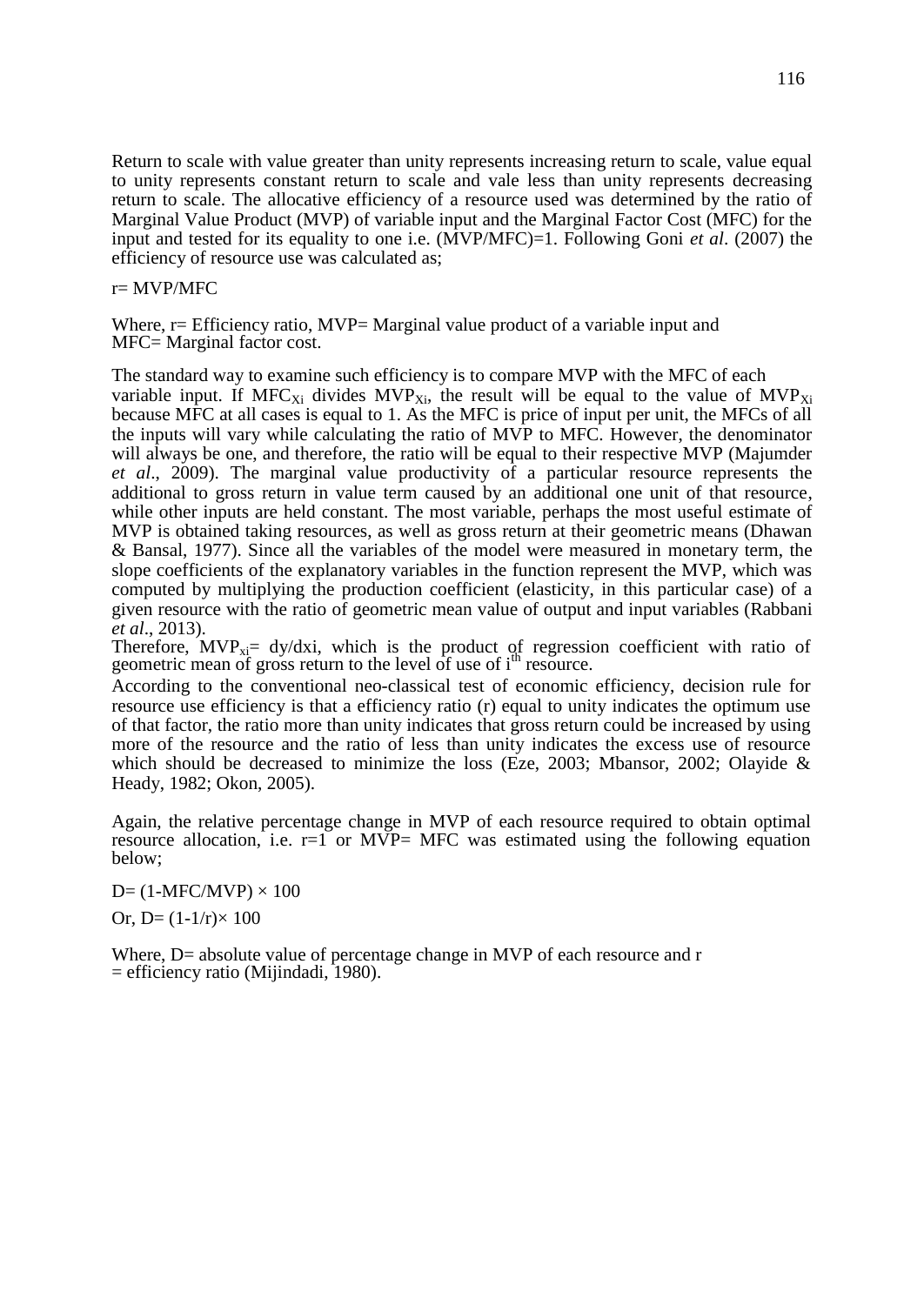#### **RESULTS AND DISCUSSION**

#### *Cost of production*

Human labor was an important and largely used input for growing maize-pumpkin mix crop. It was required for different operations such as land preparation, seed sowing, fertilizer application, harvesting, threshing. irrigation, cleaning etc. It was computed in terms of man day and converted to monetary term valuating at prevailing wage rate. The cost of human labor in production of maize-pumpkin in mix cropping system per hectare was estimated at about NRs. 16280 (Table 1). Labor cost accounted about 38% of total variable cost in maize-

pumpkin mix crop production. It has shown that maize-pumpkin production activity in the study area is labor intensive. Tractor is labor saving modern tillage technology. In the study area, all the farmers used tractor or bullock as primary tillage equipment for their land preparation. Per hectare costs of tractor and bullock was about NRs. 9799, which accounted about 23% of total variable cost of maize-pumpkin production. Per hectare costs of organic manures was about NRs. 10672 which constituted about 25% of the total variable cost (Table 1). Major types of organic manures used in the study area were farm yard manure and poultry manure.

Almost all the farmers used chemical fertilizers, mainly urea and DAP. Per hectare costs of inorganic fertilizer was estimated at about NRs. 3950, which accounted about 9% of total variable cost. Similarly, few maize-pumpkin growers irrigate their crop as they used to grow in unirrigated land in summer season after winter crops. As regards the production from maize-pumpkin mix crop production, the per hectare cost on seed accounted about NRs. 2021, which constituted about 5% of total variable cost of production (Table 1).

|                             |          | <del>. .</del>        |
|-----------------------------|----------|-----------------------|
| Items of cost               | Mean     | Percent of total cost |
| Human labor                 | 16280.09 | 37.84                 |
| Machinery and animal labour | 9798.63  | 22.77                 |
| Seed                        | 2020.53  | 4.70                  |
| Organic manures             | 10671.54 | 24.80                 |
| Irrigation                  | 307.03   | 0.71                  |
| Fertilizers                 | 3950.34  | 9.18                  |
| Total cost                  | 43028.16 | 100.00                |

**Table 1: Average cost of production in maize-pumpkin mix cropping system (NRs./ha)**

Source: Field survey 2014

## *Returns from maize-pumpkin mix cropping*

Farmers in the study area were practicing maize-pumpkin mix cropping on an average at 0.44 hectare of land with per hectare physical volume of output as 2.83 ton in maize equivalent basis (Table 2). The average farm gate price of maize was NRs. 2400 per quintal. Per hectare gross return and total variable cost were estimated at about NRs. 67955 and NRs. 43028, respectively. Per hectare gross margin of maize-pumpkin production was estimated at about NRs. 24927. Cost and gross margin were also estimated on per kilogram basis and they were estimated at NRs. 15.19 and NRs. 8.80, respectively. It was observed that the overall undiscounted benefit cost ratio considering total variable cost was 1.58. Thus, it was found that maize-pumpkin mix crop production was profitable in the study area.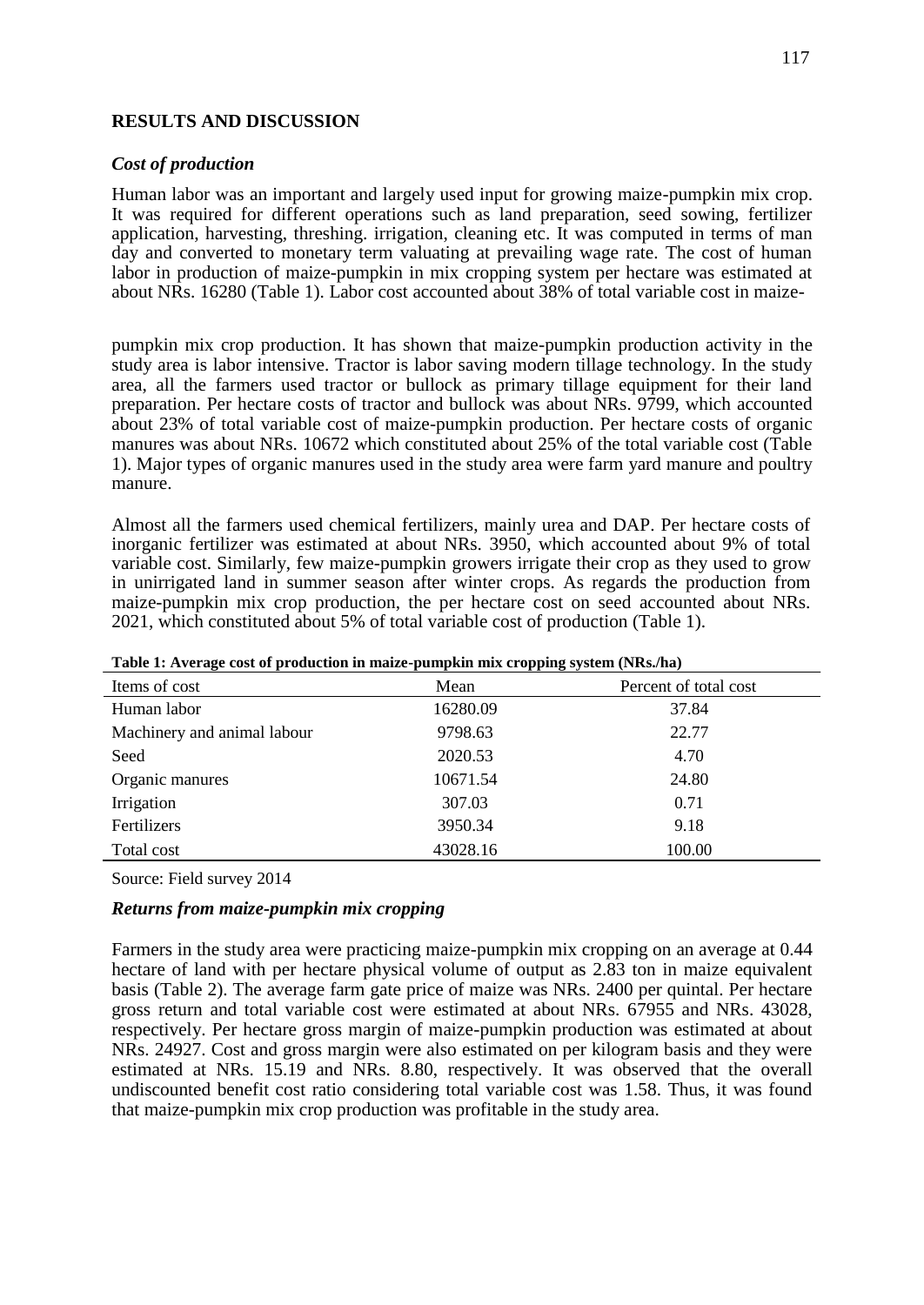#### *Resource use efficiency on maize-pumpkin mix cropping*

Agricultural production is the result of a combination of different inputs used. The individual effect of these inputs can be explained to certain degree by multiple regression analysis, but the isolation of the effect of each variable may be very difficult in tabular technique (Islam & Dewan, 1987). Estimated values of the coefficients and related statistics of Cobb-Douglas production function are shown in Table 3. Five explanatory variables namely human labor cost, tractor and bullock use cost, seed cost, organic manure cost and irrigation cum fertilizer costs were considered to show their effects on maize-pumpkin mix crop production. Out of these five variables organic manure cost and irrigation cum fertilizer cost and seed cost were significant at 1% level. The regression coefficient for organic manure cost was 0.151, which had depicted that with 100% increase in cost on organic manure, gross return could be increased by about 15%. Similarly, with the increase in seed cost by 100%, gross return from maize-pumpkin mix cropping could be increased by about 30% as its coefficient is 0.297, which might be resulted from the higher productivity contributed due to better seeds purchased at market. Expenditure on fertilizer and irrigation could increase the gross return by about 14% and with the increase in their use by 100%. Similar to this, Baloyi *et al*. (2012) using production function reported fertilizer, tractor power, labor and seed as significant factors on small scale maize production in South Africa. of cashew in Ghana.

| 11 O<br>Measuring criteria           | Average value |
|--------------------------------------|---------------|
| Area (ha.)                           | 0.44          |
| Productivity-maize equivalent (t/ha) | 2.83          |
| Gross return (NRs./ha)               | 67954.97      |
| Total variable cost (NRs./ha)        | 43028.16      |
| Gross margin (NRs./ha)               | 24926.81      |
| Average cost (NRs./qt)               | 1519.65       |
| Average revenue (NRs./kg)            | 2400.00       |
| Average profit (Rs./qt)              | 880.35        |
| Benefit cost ratio                   | 1.58          |

| Table 2: Economic statement of maize-pumpkin mix cropping in the study area |  |  |
|-----------------------------------------------------------------------------|--|--|
|                                                                             |  |  |

Source: Field survey 2014

**Table 3: Estimated value of coefficients and related statistics of Cobb-Douglas production function of maize-pumpkin mix cropping**

| Factors                                       | Coefficient | Std. Error | t-value |
|-----------------------------------------------|-------------|------------|---------|
| Constant                                      | $3.755**$   | 0.861      | 4.36    |
| Human labor cost (NRs./ha)                    | 0.085       | 0.086      | 0.99    |
| Tractor and bullock cost (NRs./ha)            | 0.183       | 0.105      | 1.74    |
| Organic manure cost (NRs./ha)                 | $0.151**$   | 0.052      | 2.89    |
| Seed cost (NRs./ha)                           | $0.297**$   | 0.113      | 2.63    |
| Cost on fertilizer and irrigation (NRs./ha)   | $0.141**$   | 0.047      | 2.97    |
| F-value                                       | $31.79**$   |            |         |
| R square                                      | 0.771       |            |         |
| <b>Adjusted R-square</b>                      | 0.747       |            |         |
| Return to scale                               | 0.857       |            |         |
| Note: **Significant at 1% level of confidence |             |            |         |

Source: Field survey 2014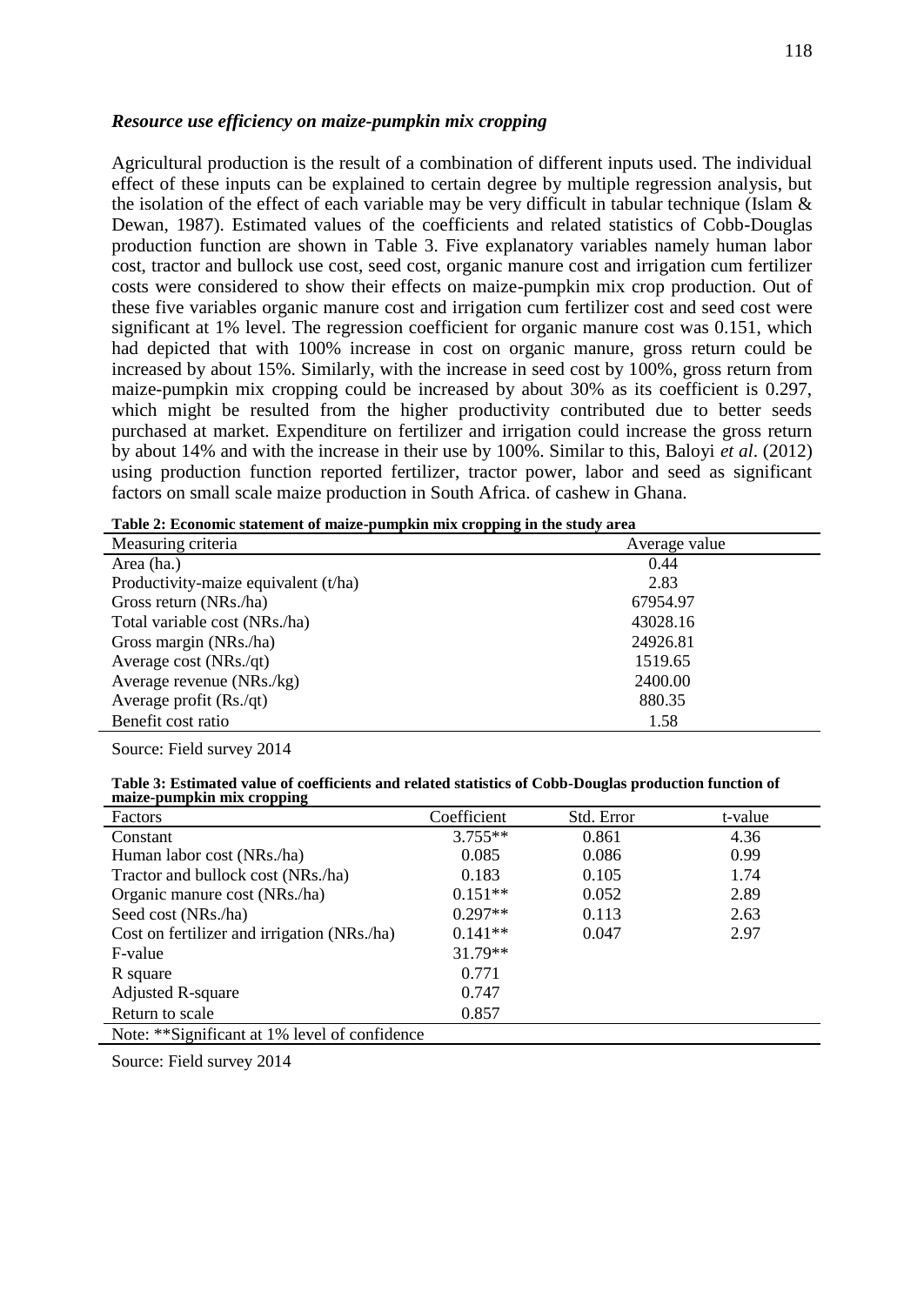The coefficient of multiple determination  $(R^2)$  is a summary measure which tells how well the sample regression line fits the data (Gujarati, 1995). The coefficient of multiple determination  $R^2$  of the model was 0.771 for maize-pumpkin mix crop production. It indicates that about 77% of variations in gross return have been explained by the explanatory variables, which were included in the model. The value of adjusted R square was 0.747 indicating that after taking into account the degree of freedom (df) about 78% of the variation in the dependent variable explained by the explanatory variables included in the model. The measures of the overall significance of the estimated regression F value was 31.79 and it was significant at 1% level implying that all the explanatory variables included in the model are important for explaining the variation of the dependent variable in maize-pumpkin

The concept of return to scale was applied to the production function to determine the stages of production in which farmers were allocating their resources. Returns to scale reflect the degree to which a proportional change in all inputs caused proportional change in the output. The summation of all production coefficients indicate return to scale. The sum of the coefficients of different inputs stood at 0.857 for maize-pumpkin production. This indicates that the production function exhibited a decreasing return to scale implies that if all the inputs specified in the function are increased by 100% income will increase by about 86%. Similar to this the findings of Obasi (2007), Wosor & Nimoh (2012) and Rabbani *et al*. (2013) who have reported decreasing return to scale on arable crops, chilli and mustard production, respectively. Contrary to this Wongnaa & Ofori (2012), Saikumar *et al.* (2012) and Goni *et al.* (2007) have found the increasing return to scale on cashew production, tank command farming system and rice, respectively in Ghana, India and Nigeria. The estimated MVP of different inputs used in maize-pumpkin production is presented in Table 4. Given the level of technology and prices of both inputs and output, the study revealed that ratio of MVP to MFC of tractor and bullock cost, seed cost and expenditure on fertilizer and irrigation were positive and greater than one indicating their under-utilization. It had implied that more profit could be obtained by increasing on their level of use. Human labor input was over utilized as its efficiency ratio is smaller than unity. Study result showed that the efficiency ratio for organic manure cost was near to one and had revealed that it is optimally utilized in practical sense.

| Inputs         | Geometric | Coefficient | <b>MVP</b> | <b>MFC</b> | MVP/MFC | Efficiency | Percent    |
|----------------|-----------|-------------|------------|------------|---------|------------|------------|
|                | mean      |             |            |            |         |            | adjustment |
|                |           |             |            |            |         |            | required   |
| Human labor    | 28516.45  | 0.085       | 0.200      | 1.00       | 0.200   | Over       | 399.789    |
| cost(NRs.ha)   |           |             |            |            |         | utilized   |            |
| Tractor and    | 9697.51   | 0.183       | 1.267      | 1.00       | 1.267   | Under      | 21.056     |
| bullock cost   |           |             |            |            |         | utilized   |            |
| (NRs./ha)      |           |             |            |            |         |            |            |
| Organic manure | 10211.98  | 0.151       | 0.993      | 1.00       | 0.993   | Over       | 0.749      |
| cost(NRs.ha)   |           |             |            |            |         | utilized   |            |
| Seed cost      | 2004.80   | 0.297       | 9.944      | 1.00       | 9.944   | Under      | 89.944     |
| (NRs./ha)      |           |             |            |            |         | utilized   |            |
| Expenditure on | 4218.97   | 0.141       | 2.243      | 1.00       | 2.243   | Under      | 55.424     |
| fertilizer and |           |             |            |            |         | utilized   |            |
| irrigation     |           |             |            |            |         |            |            |
| (NRs./ha)      |           |             |            |            |         |            |            |

| Table 4: Estimates of measures of allocative efficiency of inputs used in maize-pumpkin mix cropping |  |  |  |
|------------------------------------------------------------------------------------------------------|--|--|--|
|                                                                                                      |  |  |  |
|                                                                                                      |  |  |  |
|                                                                                                      |  |  |  |

Source: Field survey 2014

production.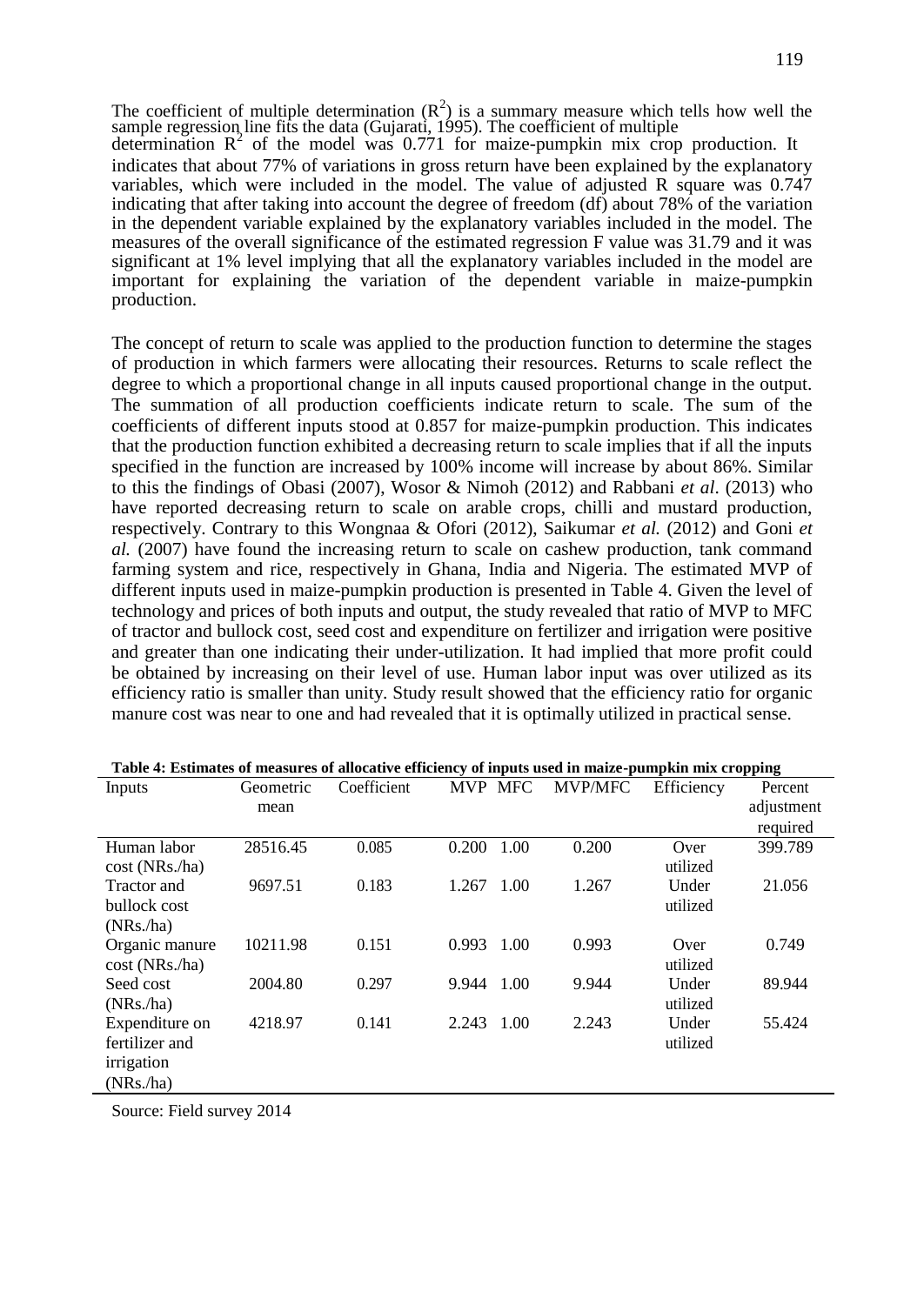The adjustment in the MVPs for optimal resource use in Table 4 indicated that for optimal allocation of resources expenditure on seed and fertilizer cum irrigation were required to increase by about 90% and 55% respectively. The increase in the cost on seed has suggested for more expenditure on seed to purchase improved seed as compared with the own farm produced seed. Similar results of under utilization of fertilizer and seed were assessed by Gani & Omonana (2009) on the production of maize in Nigeria. But the results in this study were contrary for labor inputs. Chapke *et al*. (2011) also reported that for optimum allocation of resources about 88% increase in fertilizer and more than 30% increase in agrochemicals was needed for sorghum production in India but the results disagrees with the findings for adjustment on irrigation and seed inputs in the same study. Arriving to the concluding remarks, the study showed that maize-pumpkin production is a reasonably profitable enterprise, although its productivity is still low. However, higher gross return from per hectare of land can be realized by increasing the level of resources applied to maize-pumpkin mix crop production principally seed, fertilizer, irrigation and tractor power. The analysis of resource use efficiency on maize-pumpkin mix crop production shows that all the resources considered in the study are inefficiently utilized. Thus, to obtain economic advantage, farmers are to be encouraged for increase in underutilized inputs and reduce the use of over-utilized inputs. The level of adjustments for use of various resources to earn optimum returns will serve as a bench-mark guideline for the maize-pumpkin growers in the area, government agencies, and agro-based companies. Thus if proper uses of resources could be ensured, maize-pumpkin mix cropping could be a more viable and attractive commercial enterprise for the promotion of food, income, forage for pollinators and import substitution.

## **ACKNOWLEDGEMNETS**

The authors express their gratitude to the GPP-FAO for the partial financial support to conduct this study. We would also like to express our deepest gratitude to our colleagues for their direct and indirect help for the completion of research and heartwarming appreciation goes to respondents of the study site for their cooperation, time and valuable information.

#### **REFERENCES**

- Baloyi, R.T., Belete, A., Hlongwane, J. J., & Masuku, M. B. (2012). Technical efficiency in maize production by small-scale farmers in Ga-Mothiba of Limpopo province. *African Journal of Agricultural Research*,7(40),5478-5482.
- Chapke, R.R., Mondal, B., & Mishra, J.S. (2011). Resource use efficiency of sorghum production in Rice- fallows in Andhra Pradesh. *Indian Journal of Human Ecology,* 34(2), 87-90.
- DADO (2014). District Agriculture Development Office. Annual agricultural development program and statistical year book. District Agriculture Development Office, Bharatpur, Chitwan, Nepal.
- Devkota, K. (2012). Economics of pollination and pollination management practices in Chitwan district, Nepal. M.Sc. thesis. Tribhuvan University, IAAS, Chitwan, Nepal.
- Dhawan, K.C., & Bansal, P.K. (1977). Rationality of the use of various factors of production on different sizes of farm in the Punjab. *Indian Journal of Agricultural Economics,* 32(3), 121-130.
- Dillon, J.L., & Hardaker, J.B. (1993). Farm management research for small farm development. Food and Agriculture Organization of the United Nations, Rome.
- Eze, A.R., Amanze, B., & Nwankwo, O. (2010). Resource use efficiency in arable crop production in among smallholder farmers in Owerri agricultural zone of Imo state, Nigeria. *Researcher*, 2(5),14-20.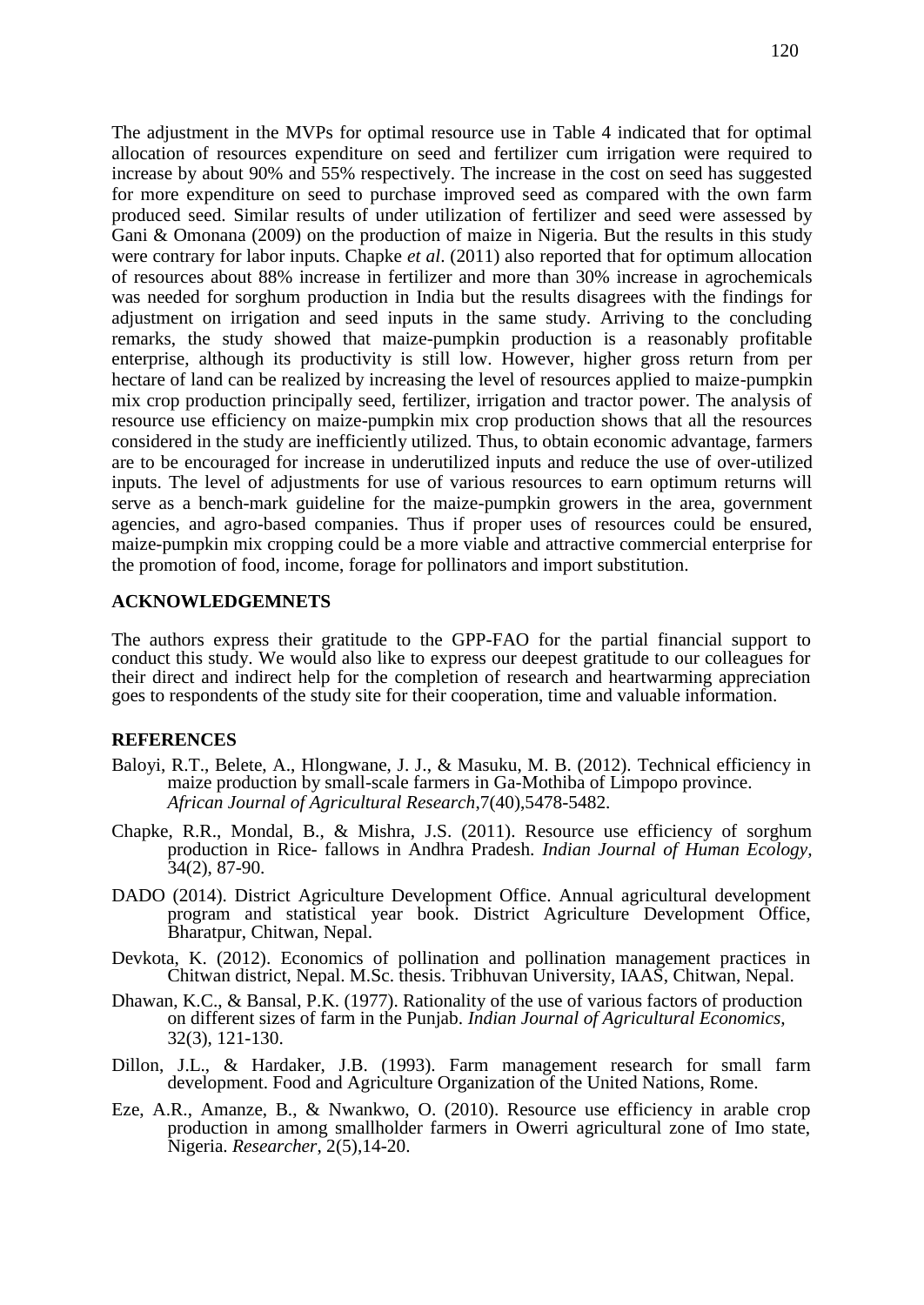- FAO (2008). Food and Agricultural Organization of the United Nations. Tools for conservation and use of pollination services: initial survey of good pollination practices. Food and Agriculture Organization of the United Nations, Rome.
- Gani, B.S., & Omonona, B.T. (2009). Resource use efficiency among small scale irrigated maize producers in Northern Taraba State of Nigeria. *Journal of Human Ecology,*  $28(2)$ , 113-119.
- Goni, M., Umar, M., & Sman, U. (2013). Analysis of resource-use efficiency in dry season vegetable production in Jere Borno State, Nigeria. *Journal of Biology and Agriculture Health*, 3(19), 18-23.
- Goni, M., Mohammed, S., & Baba, B. A. (2007). Analysis of resource use efficiency in rice production in the Lake Chad area of Borno State, Nigeria. Journal of Sustainable *Development in Agriculture and Environment*, 3(2), 31-37.
- Gordon, J., & Davis, L. (2003). Valuing honeybee pollination. Rural Industries Research and Development Corporation. Publication No. 03/077.
- Gujarati, D.N. (2007). Basic Econometrics. Tata McGraw-Hill Ltd, New Delhi, India.
- Islam, M.S., & Dewan, S. (1987). An economic analysis of pond fish production in some selected areas of Bangladesh. Bureau of Socioeconomic Research and Training, Bangladesh Agricultural University, Bangladesh.
- Koutsoyiannis, A. (1977). Theory of Econometrics. The MacMillan Press Ltd., London.
- Majumder, M.K., Mozumdar, L., & Roy, P.C. (2009). Productivity and resource use efficiency of Boro rice production. *Journal of Bangladesh Agricultural University,* 7(2),247-252.
- Mbansor, J.A. (2002). Resource use pattern among poultry enterprises in Abia state, Nigeria. *Nigerian Journal of Animal Production,* 29(1), 64-70.
- Mijindadi, N.B. (1980). Production efficiency on farms in northern Nigeria. PhD dissertation. Cornell University, USA.
- MoAD, (2013). Ministry of Agriculture Development. Statistical Information on Nepalese Agriculture (2010/2011). Agribusiness Promotion and Statistics Division(ABPSD), Kathmandu, Nepal.
- Obasi, P.C. (2007). Farm size productivity relationship among arable crop farmers in Imo state, Nigeria. *International Journal of Agriculture and Rural Development*, 9(91), 91- 99.
- Okon, E.T. (2005). Comparative analysis of large and small scale farmers resource use efficiency in food crop production in Akwa-Ibom state, Nigeria. *Journal of Agriculture and Food science,* 3(1), 75-84.
- Olayide, S.O., & Heady, E.O. (1982). Introduction to agricultural production economics. University press, Ibadan.
- Olukosi, J.O., Isitor, S.U., & Ode, M.O. (2006). Introduction to agricultural marketing and prices: principle and application. *American Journal of Agriculture and Forestry*, 2(4), 199-205.
- Partap, T. (2001). Mountain agriculture, marginal land and sustainable livelihoods: Challenges and opportunities. International Symposium on Mountain Agriculture in HKH Region (May 21-24, 2001). International Centre for Integrated Mountain Development (ICIMOD), Kathmandu, Nepal.
- Paudyal, K.R., & Poudel, S.K. (2001): Impact of public and private sector maize research in Nepal. In: impact of Public and Private Sector Maize Breeding research in Asia (1966–1999). CIMMYT, Mexico, D.F., pp. 66–80.
- Prajneshu, (2008). Fitting of Cobb -Douglas production functions: revisited. *Agricultural Economics Research Review*, 21, 289-292.